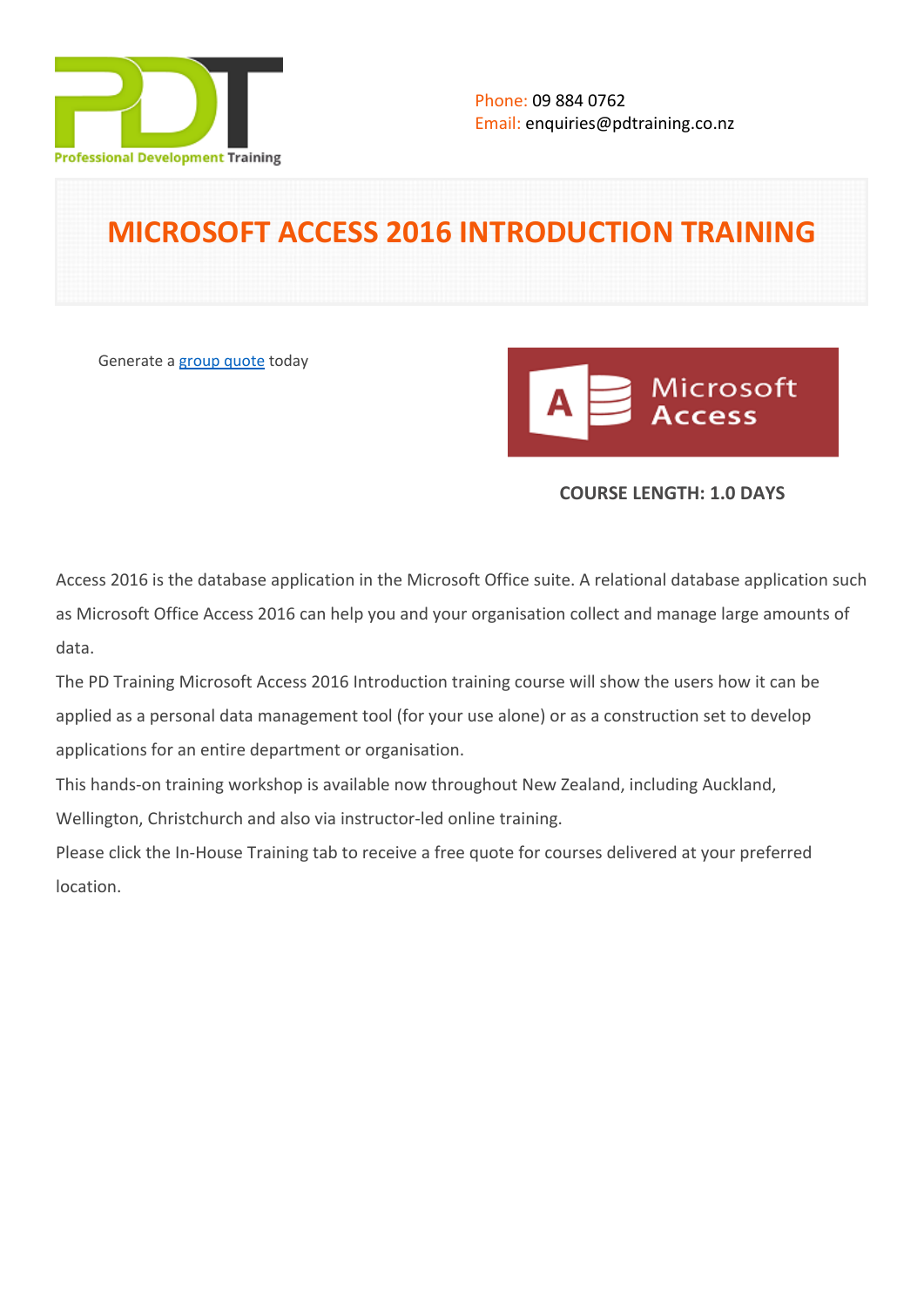## **MICROSOFT ACCESS 2016 INTRODUCTION TRAINING COURSE OUTLINE**

### **FOREWORD**

This course is designed for participants who wish to establish a foundational understanding of Microsoft Office Access 2016, including the skills necessary to create a new database, construct data tables, design forms, and reports, and create queries.

#### **OUTCOMES**

#### **Upon successful completion of this course, participants will be able to:**

- Get Started with Access
- Work with Table Data
- Query a Database
- Create Advanced Queries
- Generate Reports
- Customise the Access Environment
- Design a Relational Database
- Join Tables
- Organise a Database for Efficiency
- Share Data Across Applications
- Advance Reporting
- Additional Reporting Options

#### **MODULES**

#### **Lesson 1: Getting Started with Access**

- Microsoft Access 2016
- Database Templates
- Using Tell Me

#### **Lesson 3: Querying a Database**

- Query Views
- Query Criteria
- Arithmetic Operators

#### **Lesson 2: Working with Table Data**

- AutoCorrect
- Adding New Records
- The Sort Feature
- Lookup Fields

#### **Lesson 4: Creating Advanced Queries**

- Parameter Queries
- Action Queries
- The Find Duplicates Query Wizard
- Crosstab Queries

#### **Lesson 5: Generating Reports**

• Report Creation Tools

#### • Report Sections

#### **Lesson 6: Customising the Access Environment**

Access Options